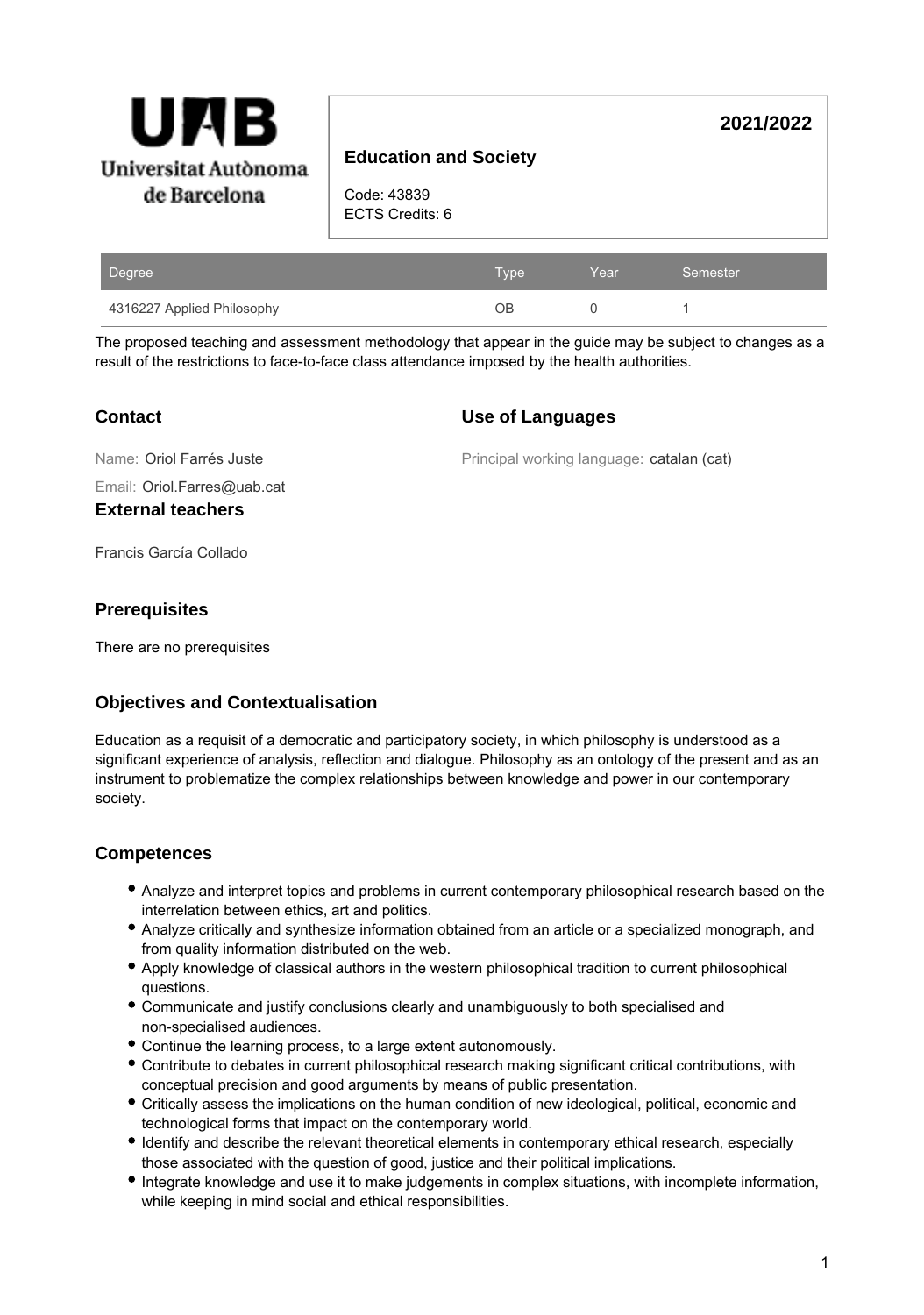- Organize ones own time and resources to undertake research: design a plan by prioritizing objectives, schedules and commitments.
- **Search for, select and manage information autonomously, both from structured sources (data bases,** bibliographies, specialized journals) and from information distributed on the web.
- Solve problems in new or little-known situations within broader (or multidisciplinary) contexts related to the field of study.
- Use acquired knowledge as a basis for originality in the application of ideas, often in a research context.

#### **Learning Outcomes**

- 1. Analyze critically and synthesize information obtained from an article or a specialized monograph, and from quality information distributed on the web.
- 2. Apply contemporary philosophical theories to the ideological discourses present in society in order to contextualise and criticise the values they choose.
- 3. Apply current research in philosophy to education in dialogue and diversity.
- 4. Apply the analysis of themes and problems in philosophy to the field of education and social criticism.
- 5. Apply the regulatory elements to particular problem areas in education and social conflicts.
- 6. Communicate and justify conclusions clearly and unambiguously to both specialised and non-specialised audiences.
- 7. Continue the learning process, to a large extent autonomously.
- 8. Critically apply philosophical terminology to problems in education, learning of values and social criticism.
- 9. Organize ones own time and resources to undertake research: design a plan by prioritizing objectives, schedules and commitments.
- 10. Search for, select and manage information autonomously, both from structured sources (data bases, bibliographies, specialized journals) and from information distributed on the web.
- 11. Solve problems in new or little-known situations within broader (or multidisciplinary) contexts related to the field of study.
- 12. Use acquired knowledge as a basis for originality in the application of ideas, often in a research context.

## **Content**

- 1. Individual and community
- 2. The role of education in socialization
- 3. Rights and duties
- 4. The management of public and social life

#### **Methodology**

The sessions will be based mainly on texts. This does not exclude the need for lessons in which general topics and texts will be introduced. However, the main purpose is to encourage students to make their own readings and to think individually and collectively about the topics in discussion.

A text will be assigned to each student who will work it individually, and will present it to the class the assigned day. The other students will read the text and bring some comments or questions on the topics the text arises.

Annotation: Within the schedule set by the centre or degree programme, 15 minutes of one class will be reserved for students to evaluate their lecturers and their courses or modules through questionnaires.

### **Activities**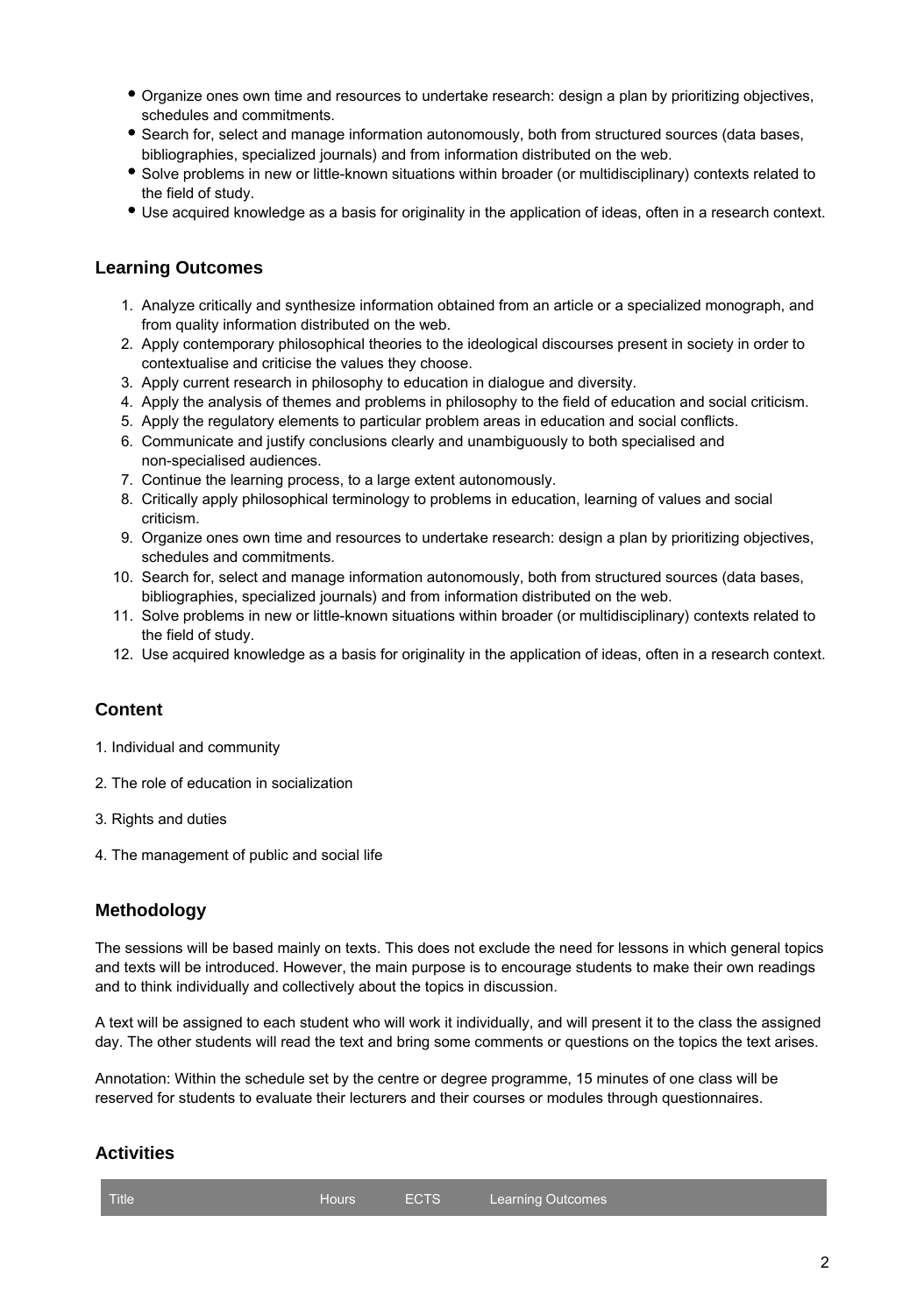| Type: Directed            |    |      |                                       |
|---------------------------|----|------|---------------------------------------|
| Tutoring                  | 17 | 0.68 | 1, 8, 5, 3, 2, 4, 10, 9, 11, 6, 7, 12 |
| Type: Supervised          |    |      |                                       |
| <b>Practical sessions</b> | 35 | 1.4  | 1, 8, 5, 3, 4, 9, 11, 6, 7, 12        |
| Type: Autonomous          |    |      |                                       |
| Reading                   | 66 | 2.64 | 1, 8, 3, 2, 4, 9, 11, 6, 7, 12        |
|                           |    |      |                                       |

### **Assessment**

The assessment consists of THREE parts:

- Oral presentation of an assigned text: 30% of the final mark. Deadline for delivery: the day assigned to each text;

- Written report of the assigned text: 30% of the final mark. Deadline for delivery: end of the semester (date to be specified at the beginning of the course);

- Questions about every article worked in class: 40% of the final mark. Deadline for delivery: the day assigned to each text.

The teacher will set a date and place for the review of the assessment tests. There will also be a second chance examination date to be agreed with the Faculty.

In the event that tests or exams cannot be taken onsite, they will be adapted to an online format made available through the UAB's virtual tools (original weighting will be maintained). Homework, activities and class participation will be carried out through forums, wikis and/or discussion on Teams, etc. Lecturers will ensure that students are able to access these virtual tools, or will offer them feasible alternatives.

In the event of a student committing any irregularity that may lead to a significant variation in the grade awarded to an assessment activity, the student will be given a zero for this activity, regardless of any disciplinary process that may take place. In the event of several irregularities in assessment activities of the same subject, the student will be given a zero as the final grade for this subject.

## **Assessment Activities**

| <b>Title</b>                                  | Weiahtina | <b>Hours</b>      | <b>ECTS</b> | Learning Outcomes                     |
|-----------------------------------------------|-----------|-------------------|-------------|---------------------------------------|
| Oral presentation of an assigned text         | $30\%$    | 10                | 0.4         | 1, 8, 5, 3, 2, 4, 10, 9, 11, 6, 7, 12 |
| Questions about every article worked in class | 40%       | $12 \overline{ }$ | 0.48        | 1, 8, 5, 3, 2, 4, 10, 9, 11, 6, 7, 12 |
| Written report of the assigned text           | 30%       | 10                | 0.4         | 1, 8, 5, 3, 2, 4, 10, 9, 11, 6, 7, 12 |

## **Bibliography**

ACASO, M. (2012). Pedagogías invisibles. Catarata.

- BAUMAN, Z. (2009). Los retos de la educación en la modernidad líquida. Gedisa.
- BAUMAN, Z. (2013). Sobre la educación en un mundo líquido. Paidós.
- DEWEY, J. (1995). Democracia y educación. Morata.